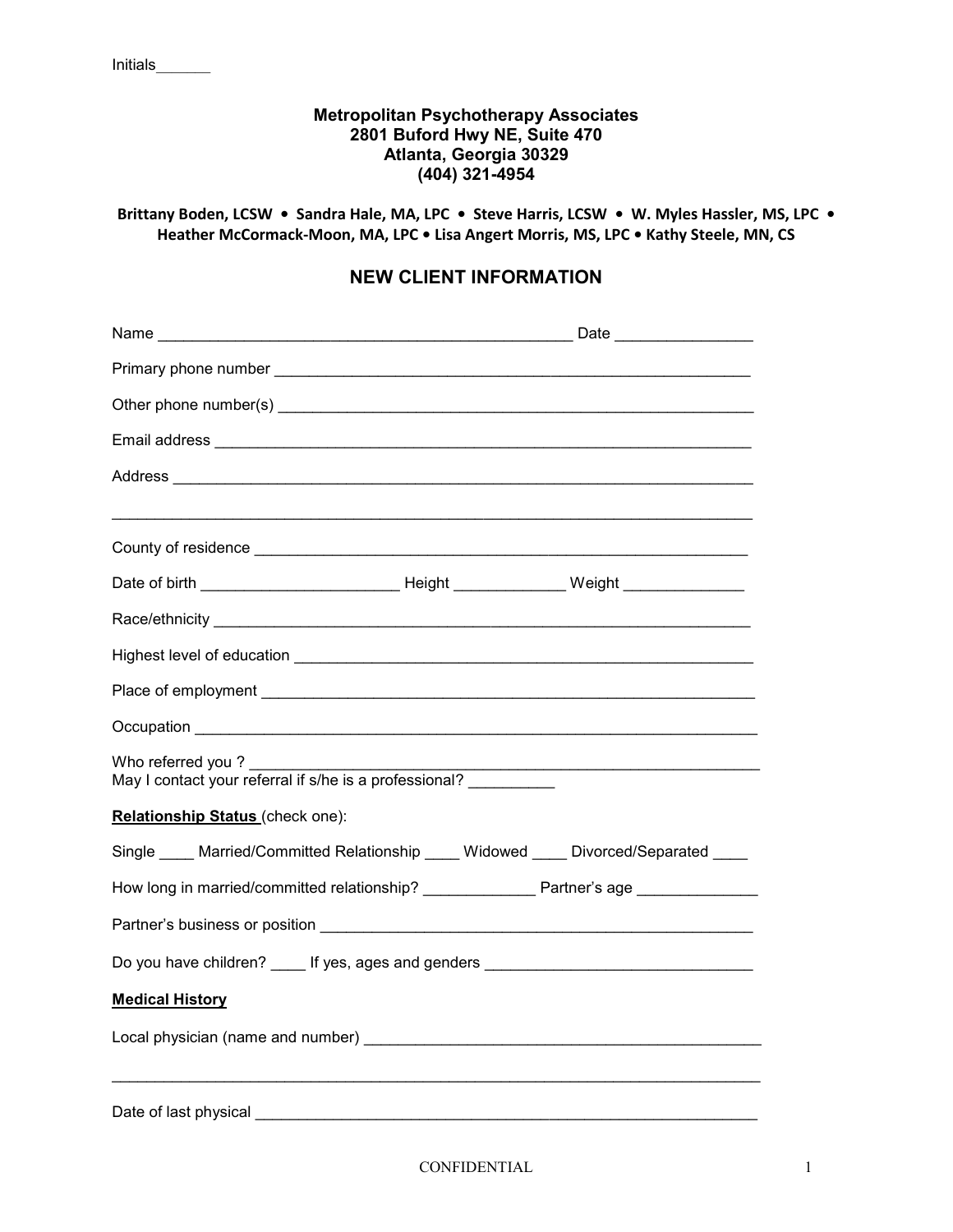Initials\_\_\_\_\_\_\_

| Current physical problems, symptoms or concerns ________________________________                     |
|------------------------------------------------------------------------------------------------------|
| Current prescription medications (name & dosage) _______________________________                     |
|                                                                                                      |
| Currently in counseling or psychotherapy? Yes __________ No __________                               |
| Previous counseling or psychotherapy? Yes _________ No _________                                     |
| For how long? ________________________________When? ____________________________                     |
|                                                                                                      |
| Previous psychiatric hospitalization (where/when) _______________________________                    |
|                                                                                                      |
| Have any family members been hospitalized for psychiatric purposes? Yes ______ No _____              |
| If yes, who? ________________________________When? ______________How long? ________________          |
|                                                                                                      |
| <b>Family Information</b><br>Parental Status: Living together __________ Separated/Divorced ________ |
|                                                                                                      |
| Father's age ________ If deceased, age and year of death _______________________                     |
| Mother's age ________ If deceased, age and year of death ________________________                    |
| Highest educational level attained by: Father ________________ Mother __________________             |
|                                                                                                      |
|                                                                                                      |
|                                                                                                      |
| Are/were either of your parents alcoholic or drug addicted?<br>Yes _______ No _______                |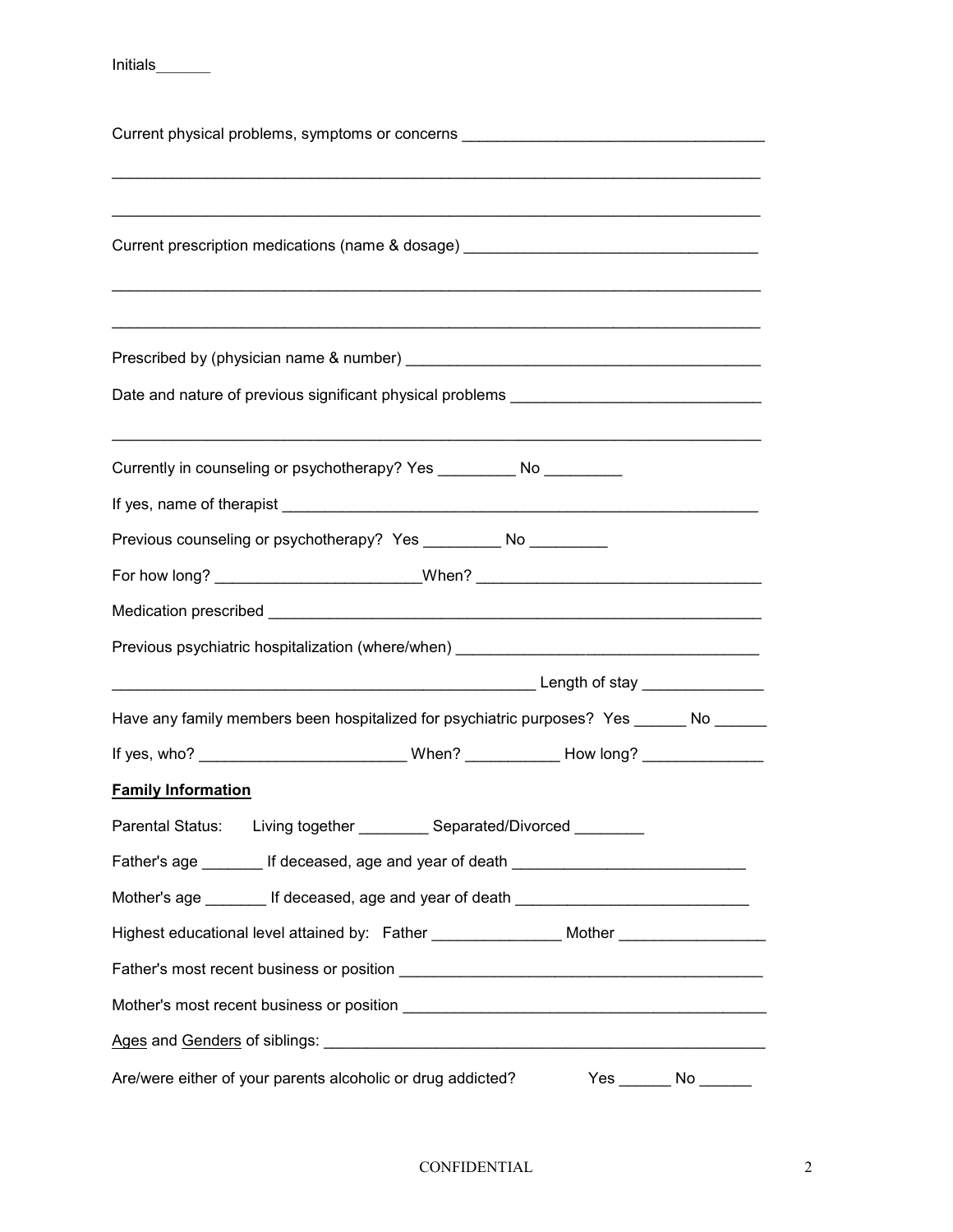Initials\_\_\_\_\_\_\_

| Are/were any of your siblings alcoholic or drug addicted?     | Yes  | No. |
|---------------------------------------------------------------|------|-----|
| Are/were any of your grandparents alcoholic or drug addicted? | Yes. | No. |
| Are/were any other family members alcoholic or drug addicted? | Yes. | No. |

Contact in case of medical or psychological emergency: **(Note:** *This person would only be contacted with your consent, or during life threatening circumstances.)*

| Name       | Relationship |
|------------|--------------|
| Address    |              |
| Main phone | Other phone  |

 $\mathcal{L}_\text{max}$  and  $\mathcal{L}_\text{max}$  and  $\mathcal{L}_\text{max}$  and  $\mathcal{L}_\text{max}$  and  $\mathcal{L}_\text{max}$  and  $\mathcal{L}_\text{max}$ 

\_\_\_\_\_\_\_\_\_\_\_\_\_\_\_\_\_\_\_\_\_\_\_\_\_\_\_\_\_\_\_\_\_\_\_\_\_\_\_\_\_\_\_\_\_\_\_\_\_\_\_\_\_\_\_\_\_\_\_\_\_\_\_\_\_\_\_\_\_\_\_\_\_\_\_

 $\mathcal{L}_\text{max}$  and  $\mathcal{L}_\text{max}$  and  $\mathcal{L}_\text{max}$  and  $\mathcal{L}_\text{max}$  and  $\mathcal{L}_\text{max}$  and  $\mathcal{L}_\text{max}$ 

\_\_\_\_\_\_\_\_\_\_\_\_\_\_\_\_\_\_\_\_\_\_\_\_\_\_\_\_\_\_\_\_\_\_\_\_\_\_\_\_\_\_\_\_\_\_\_\_\_\_\_\_\_\_\_\_\_\_\_\_\_\_\_\_\_\_\_\_\_\_\_\_\_\_\_

\_\_\_\_\_\_\_\_\_\_\_\_\_\_\_\_\_\_\_\_\_\_\_\_\_\_\_\_\_\_\_\_\_\_\_\_\_\_\_\_\_\_\_\_\_\_\_\_\_\_\_\_\_\_\_\_\_\_\_\_\_\_\_\_\_\_\_\_\_\_\_\_\_\_\_

Briefly describe why you are seeking therapy at this time:

What else might be important for your therapist to know?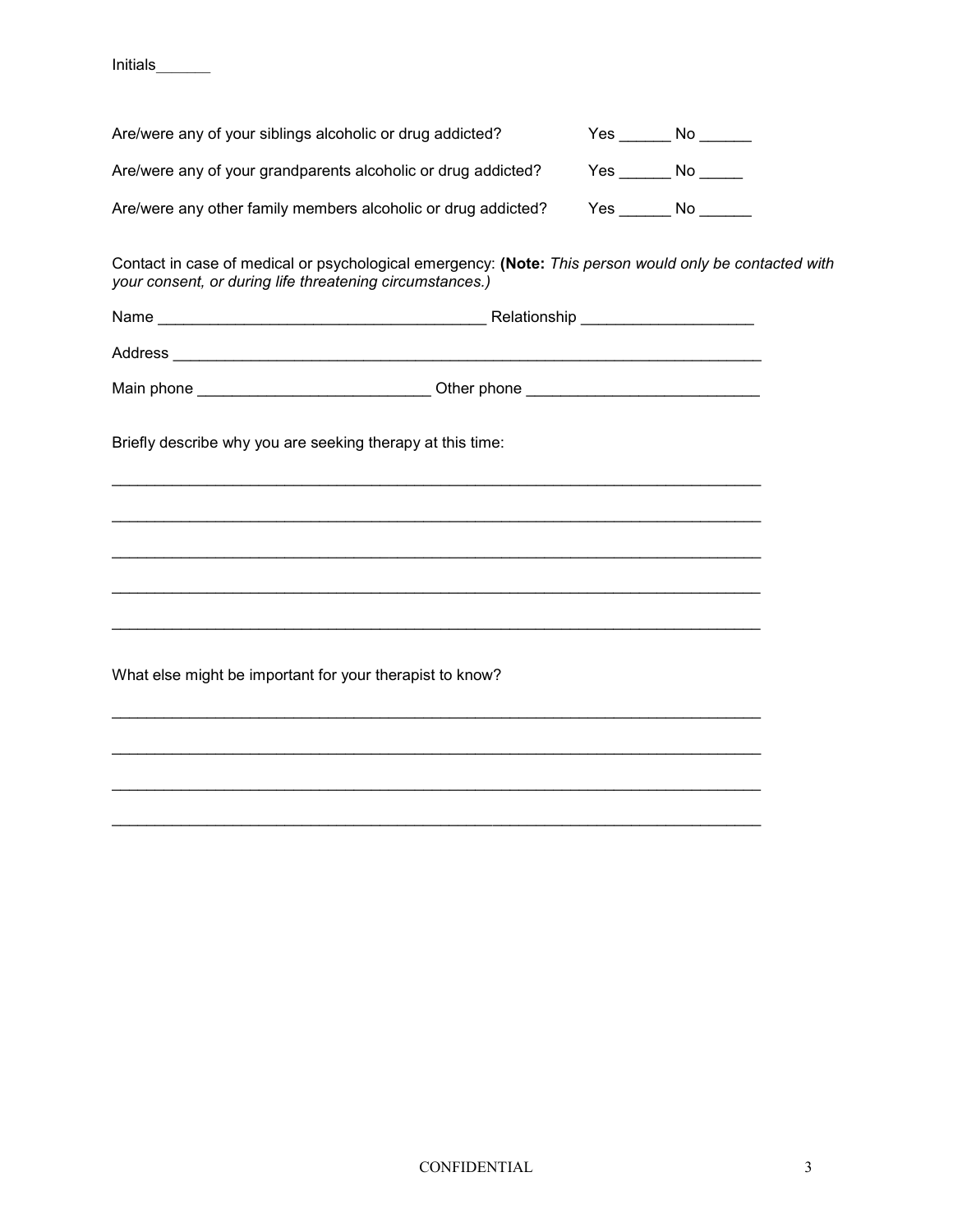# **Client Checklist**

Please complete the following checklist. Check only those items which are **TRUE** or mostly true for you.

- 1. A life transition is causing me stress.<br>2. A lave just had a major loss.
- I have just had a major loss.
- 3. I have feelings of overwhelming panic and/or anxiety.
- 4. I am afraid that I'm losing my mind.<br>5. My mind keeps racing, and it is hard
	- My mind keeps racing, and it is hard to shut out thoughts.
	- \_\_\_\_\_\_\_6. I am (or have been) seeing or hearing things that others don't see or hear.
- 7. I have disturbing nightmares.
	- 8. I have done things to hurt myself physically (suicide attempts, self-mutilation, etc.).
	- 9. I have serious thoughts of suicide.
- 10. My future seems hopeless.
- 11. I am very depressed.
- 12. My appetite is not like it used to be.
- 13. I have recently lost/gained a significant amount of weight.
- 14. I have sometimes vomited, fasted, or used laxatives or vigorous exercise in order to control my weight.
- 15. I have been told by a physician that I was too thin.
- 16. I have had an intense fear of gaining weight or becoming fat.
- 17. I have felt fat even though others have said I was thin.
- 18. I have had recurring periods of binge eating (rapid consumption of a large amount of food in a short amount of time).
	- \_\_\_\_\_\_\_19. I used to sleep normally (e.g. 7-8 hours) every night but now I sleep too much/too little.
- 20. I am concerned about issues of sexuality.
- 21. I sometimes use too much alcohol/drugs.<br>22. I have sometimes felt like I ought to cut do
- $22.$  I have sometimes felt like I ought to cut down on my drinking/drug use.<br>23. I have sometimes felt bad or quilty about my drinking/drug use.
- I have sometimes felt bad or guilty about my drinking/drug use.
- 24. People have sometimes annoyed me by criticizing my drinking/drug use.
- 25. I have sometimes had a drink first thing in the morning to steady my nerves or get rid of my hangover.
- 26. I have had a sudden inability to recall important personal information (more than ordinary forgetfulness, not due to head trauma, stroke, seizure, or alcohol-related blackouts).
- 27. I have (past or present) experienced sudden unexpected travel away from my home or work place with the inability to recall my past (not due to head trauma, stroke, seizure, or alcohol-related blackouts).
- 28. I have (past or present) assumed a new identity, partial or complete (not due to head trauma, stroke, seizure, or alcohol-related blackouts).
- 29. I have had a persistent or recurrent experience of feeling detached from reality, as if I were an outside observer of my mental processes or body.
- 30. I have (past or present) had a persistent or recurrent experience of feeling like an automaton or as if in a daydream.
- 31. I have felt like there were two or more very different personalities within myself, each of which is dominant at a particular time.
	- \_\_\_\_\_\_\_32. I feel I have some gaps in my memory after the age of five.
- When I was a child or adolescent, an adult overly criticized me, focused on my failures, belittled, and/or swore at me.
- 34. When I was a child or adolescent, an adult punched, bit, kicked, burned, or beat me. 35. When I was a child or adolescent, someone fondled me, exposed themselves to me such
	- that I felt frightened, exploited me sexually, and/or attempted sexual contact when I did not want to participate.
- \_\_\_\_\_\_\_36. As an adult, someone overly criticized me, focused on my failures, belittled, and/or swore at me.
- 37. As an adult, someone punched, bit, kicked, burned, or beat me.
- 38. As an adult, someone fondled me, exposed themselves to me such that I felt frightened, exploited me sexually, and/or attempted sexual contact when I did not want to participate. 39. I have recently been sexually assaulted.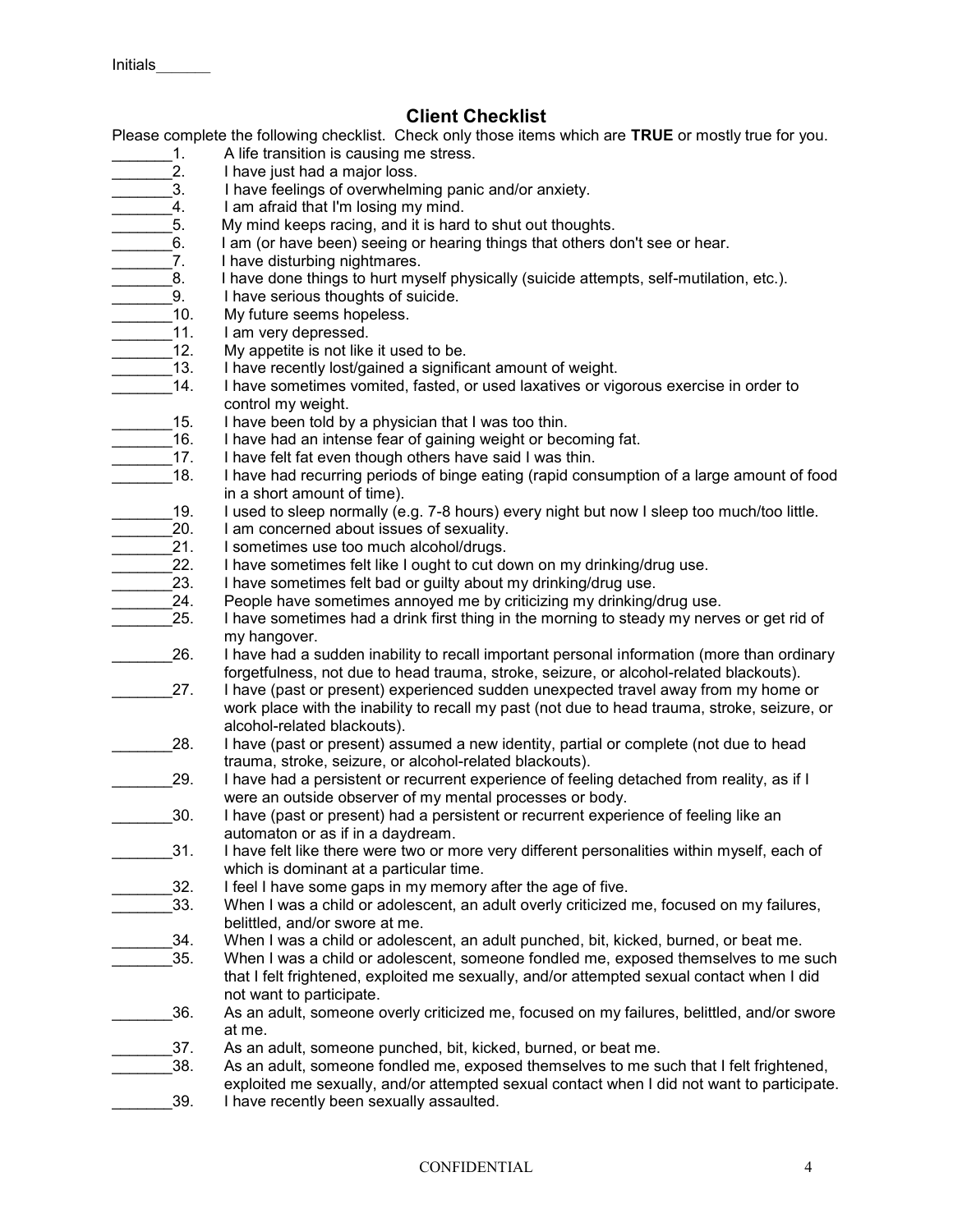### **METROPOLITAN PSYCHOTHERAPY ASSOCIATES 2801 Buford Hwy NE Suite 470 Atlanta, GA 30329 404-321-4954**

## **INFORMED CONSENT FOR PSYCHOTHERAPY**

Therapy is a cooperative alliance that increases human understanding, improves relationships, and brings about needed change. Therapy works best when you put consistent effort toward self-reflection and change. It is not magic, nor is it simply about receiving advice. Many people's emotional struggles come from certain beliefs that prevent them from functioning at their best; from difficulties managing emotions, such as anxiety, depression, shame, or anger; from traumatic experiences; and from particular relational patterns that prevent good and stable relationships. Therapy will help you focus not only on what you think, feel, and do, but perhaps why you have these patterns, and what you can do to change them.

### **Your Therapist's Responsibilities**

- CONFIDENTIALITY: With the exception of certain specific life-threatening situations, you have the absolute right to confidentiality of your therapy. Your therapist cannot and will not share your information with anyone else, or even that you are in therapy without your prior written permission. Under the provisions of federal regulations, your therapist cannot legally speak to another health care provider or a member of your family about you without your prior consent. You are also protected under the provisions of the federal Health Insurance Portability and Accountability Act (HIPAA). This law ensures the confidentiality of all electronic transmission of information about you. Whenever information about you is transmitted electronically (for example, information sent via email or fax), it will be done with special safeguards to ensure confidentiality.
- Your therapist agrees to practice within his or her level of competence, licensure guidelines, and ethical standard of practice. He or she maintains a license to practice psychotherapy in the state of Georgia and regularly attends continuing education programs. Your therapist is committed to therapeutic approaches that promote and sustain your highest level of functioning throughout the course of treatment. Should your therapist determine that your needs are outside his or her areas of competence, he or she will ensure that you are given adequate referrals to help you.
- Therapy should not be a mystery. You have the right to ask questions about anything that happens in therapy. Your therapist is willing to discuss how and why you are working in certain ways or with certain topics. He or she is willing to consider alternative that you might find helpful, so you can feel free to bring up additional possibilities.
- Your therapist will set a time to meet with you regularly, will be timely, and charge a fair fee that is commensurate with his or her experience and expertise, and within community standards.

#### **Your Responsibilities as a Client**

- You are responsible for coming to session on time and at the time you have scheduled. Sessions last 50 minutes, unless otherwise determined in advance. If you are late, your session will end on time. If you miss a session without canceling, or cancel with less than twenty-four hours notice, you will be charged the regular fee for that session. The only exception to this rule is if you would endanger yourself by attempting to come (for instance, driving on icy roads). If your therapist inadvertently misses a scheduled session, you will receive the next session free of charge.
- You are responsible for paying for your session at the time of service unless you have made previous arrangements with your therapist. Longer sessions or telephone calls over 10 minutes long will be billed at a prorated rate of your hourly fee.
- Generally, clients may not run a bill. However, under special circumstances, which should be discussed in advance, your therapist may temporarily allow a balance of up to three sessions. It is unethical for therapists to accept barter of any type in exchange for therapy. If your financial circumstances change, please let your therapist know immediately so that you can discuss the options together.
- You agree to participate actively in the therapeutic process by
	- o collaboratively working on realistic and concrete goals;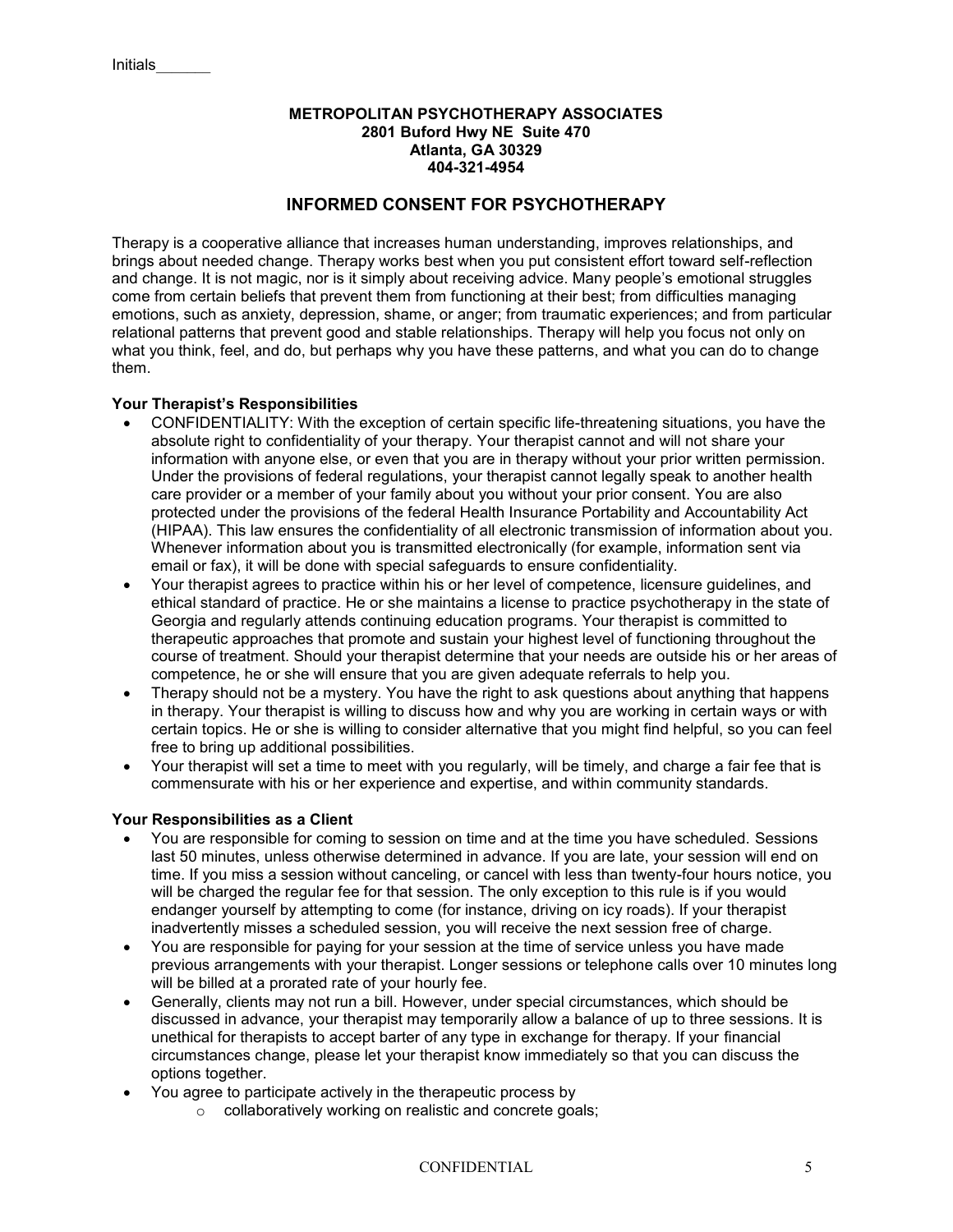- o working on your issues between sessions, and
- $\circ$  being honest with your therapist. Remember, your therapy is only as good as the effort you put into it.

#### **Risks and Benefits of Therapy**

Therapy has potential emotional risks. Approaching feelings or thoughts that you have tried to avoid may be painful. Making changes in your beliefs or behaviors can be challenging, and potentially may affect (some of) your relationships. You may find your relationship with your therapist is a source of strong feelings. It is important that you consider carefully whether these risks are worth the benefits of change for you. Most people who take these risks find that therapy is helpful. Your therapist will inform you beforehand of any potential risks and benefits of any special treatment techniques, so that you may decide for yourself if it might be right for you. If at any time you feel an intervention is not helping, please let your therapist know immediately.

#### **Therapist Planned Absences**

Your therapist may be away from the office a number of times during the year. Our clients at MPA are always covered by another therapist whenever one of us is out of town or otherwise unavailable. Your therapist will always let you know well in advance of planned absences so that you may schedule around them to the degree possible. If the frequency of your therapist's absences is of concern to you, please initiate a discussion with him or her during your initial therapy sessions, or at such time as it becomes problematic for you.

#### **Emergency Policies**

Metropolitan Psychotherapy Associates is not a crisis or emergency center. If you have an urgent matter during office hours, call your therapist and he or she will return your call as soon as feasible. Generally calls are returned within 24 hours during the week. If you have not heard from your therapist in what you determine is a reasonable amount of time, or if you have a psychiatric emergency after hours, on weekends, or holidays, please call the Assessment Center at Ridgeview Institute at (770) 434-4567, the National Crisis Text Line (text 'CONNECT' to 741741), or 911.

#### **Inclement Weather**

Our general policy is to close the MPA office if DeKalb County Schools are closed for inclement weather. Sometimes a therapist will make exceptions, so be sure to communicate with your therapist if you have a question about whether you will meet. When in doubt about your safety, do not drive. You will not be charged for a missed session if you make a late cancelation due to unsafe weather conditions.

#### **Permitted Forms of Communication**

Secure and private communication cannot be fully assured utilizing cell/smart phone or regular email technologies. It is your right to determine whether communication using non-secure technologies may be permitted and under what circumstances.

Your use of any non-secure technologies (cell phones, email, texts, fax) to contact your therapist will be considered to imply consent to return messages to you via the same non-secure technology, pending further clarification from you. (For example, if you contact your therapist using your cell phone, consent will be implied that it is permitted to contact you on that cell phone).

Please check below which modes of communication are permitted and which are not permitted. This consent may be updated at any time should circumstances or preferences change.

\*\**Email or texting should not be used for urgent communication of any type*. Instead, call your therapist and leave a voice message. If your situation is life-threatening, or your therapist has not called back in what you consider to be sufficient time, choose one of the following, all of which are available 24/7:

- Assessment Center at Ridgeview Institute at (770) 434-4567
- National Crisis Text Line (text 'CONNECT' to 741741)
- 911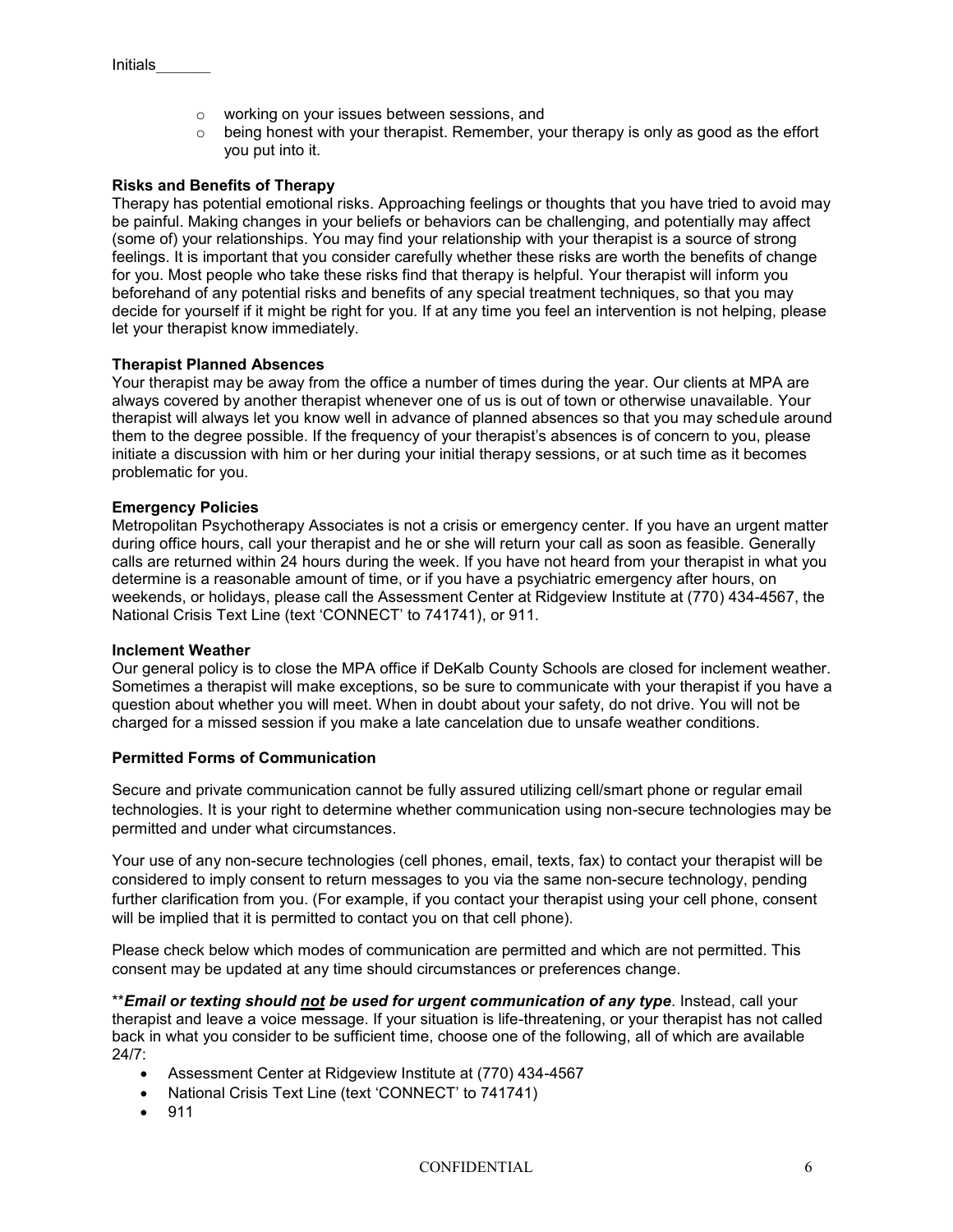# \*\**Transmission of video of any sort from Client to Therapist is not permitted*\*\*

In the event that you choose not to allow non-secure modes of communication, contact will only be made via wire to wire phone, wire to wire fax, or mail.

| Voice communication to Client's cell/smart phone for:                  |           |               |
|------------------------------------------------------------------------|-----------|---------------|
| Scheduling appointments                                                | Permitted | Not permitted |
| Appointment reminders                                                  | Permitted | Not permitted |
| Between session contact                                                | Permitted | Not permitted |
| Voice communication from Therapist's cell/smart phone for:             |           |               |
| Scheduling appointments                                                | Permitted | Not permitted |
| Appointment reminders                                                  | Permitted | Not permitted |
| Between session contact                                                | Permitted | Not permitted |
| Fax communication to Client's non-secure fax or E-fax for:             |           |               |
| Scheduling appointments                                                | Permitted | Not permitted |
| Appointment reminders                                                  | Permitted | Not permitted |
| Between session contact                                                | Permitted | Not permitted |
| If permitted, list fax number(s):                                      |           |               |
| Fax communication from Therapist's non-secure fax or E-fax for:        |           |               |
| Scheduling appointments                                                | Permitted | Not permitted |
| Appointment reminders                                                  | Permitted | Not permitted |
| Between session contact                                                | Permitted | Not permitted |
| If permitted, list fax number(s): 404-321-1928                         |           |               |
| Text communication to Client's cell/smart phone for:                   |           |               |
| Scheduling appointments                                                | Permitted | Not permitted |
| Appointment reminders                                                  | Permitted | Not permitted |
| Between session contact                                                | Permitted | Not permitted |
| Text communication from Therapist's cell/smart phone for:              |           |               |
| Scheduling appointments                                                | Permitted | Not permitted |
| Appointment reminders                                                  | Permitted | Not permitted |
| Between session contact                                                | Permitted | Not permitted |
| <b>Contact via the Client's email for:</b>                             |           |               |
| Scheduling appointments                                                | Permitted | Not permitted |
| Appointment reminders                                                  | Permitted | Not permitted |
| Between session contact                                                | Permitted | Not permitted |
| If permitted, list email address(es):                                  |           |               |
| Teleconferencing based communication to Client's portal for:           |           |               |
| Scheduling appointments                                                | Permitted | Not permitted |
| Appointment reminders                                                  | Permitted | Not permitted |
| Between session contact                                                | Permitted | Not permitted |
| If permitted, list permitted portal site(s):                           |           |               |
| Teleconferencing based communication from your Therapist's portal for: |           |               |
| Scheduling appointments                                                | Permitted | Not permitted |
| Appointment reminders                                                  | Permitted | Not permitted |
| Between session contact                                                | Permitted | Not permitted |
| If permitted, list permitted portal site(s):                           |           |               |